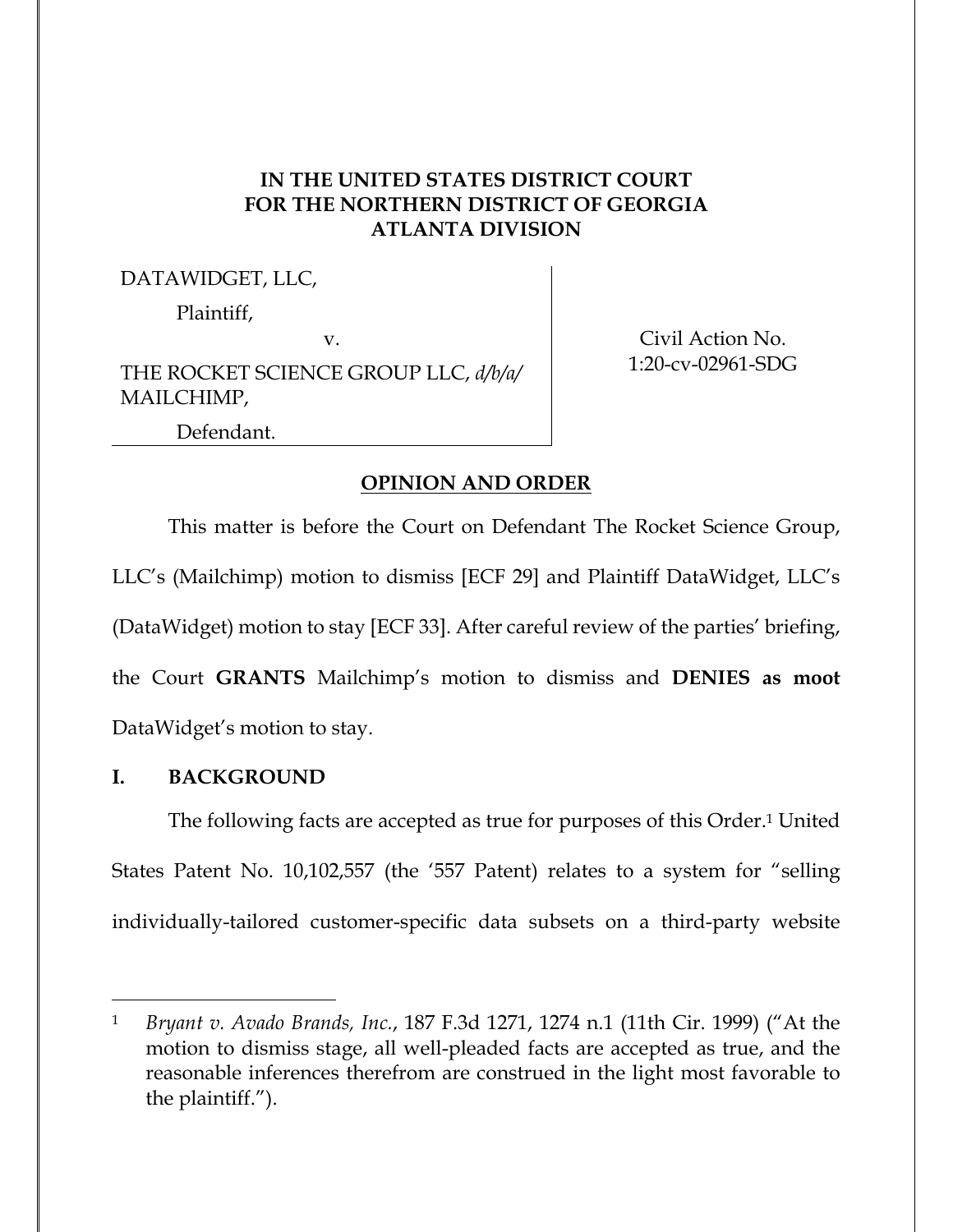using a data seller widget" (the Widget).2 The Widget is a piece of software that can be integrated into a vendor's webpage and allows customers to query information from a third-party data seller.3 The Widget enables the customer to purchase this third-party data and services from the vendor simultaneously.4 Put another way, the system pulls data from data sellers and displays the data on a vendor webpage, allowing customers to seamlessly access and purchase the data alongside any of the vendor's own products or services in a single transaction.5 On March 25, 2019, Joel Brown, the inventor of the '557 Patent, assigned all rights, titles and interests in the '557 Patent to DataWidget.6

Mailchimp is an e-commerce vendor that offers printing, direct-mail, and similar services to businesses.7 Mailchimp's website allows customers to search third-party databases and to purchase that data along with its printing services.8 DataWidget believes that Mailchimp partnered with a data seller that uses an

- 5 ECF 28,¶ 20; ECF 28-1, at 2.
- 6 ECF 28, ¶ 14–15.
- 7 *Id.* ¶ 51.
- 8 *Id.* ¶ 55.

<sup>2</sup> ECF 28, ¶ 12, 16; ECF 28-1, at 9–21 (the '557 Patent).

<sup>3</sup> ECF 28, ¶ 19.

<sup>4</sup> *Id.* ¶¶ 17–19.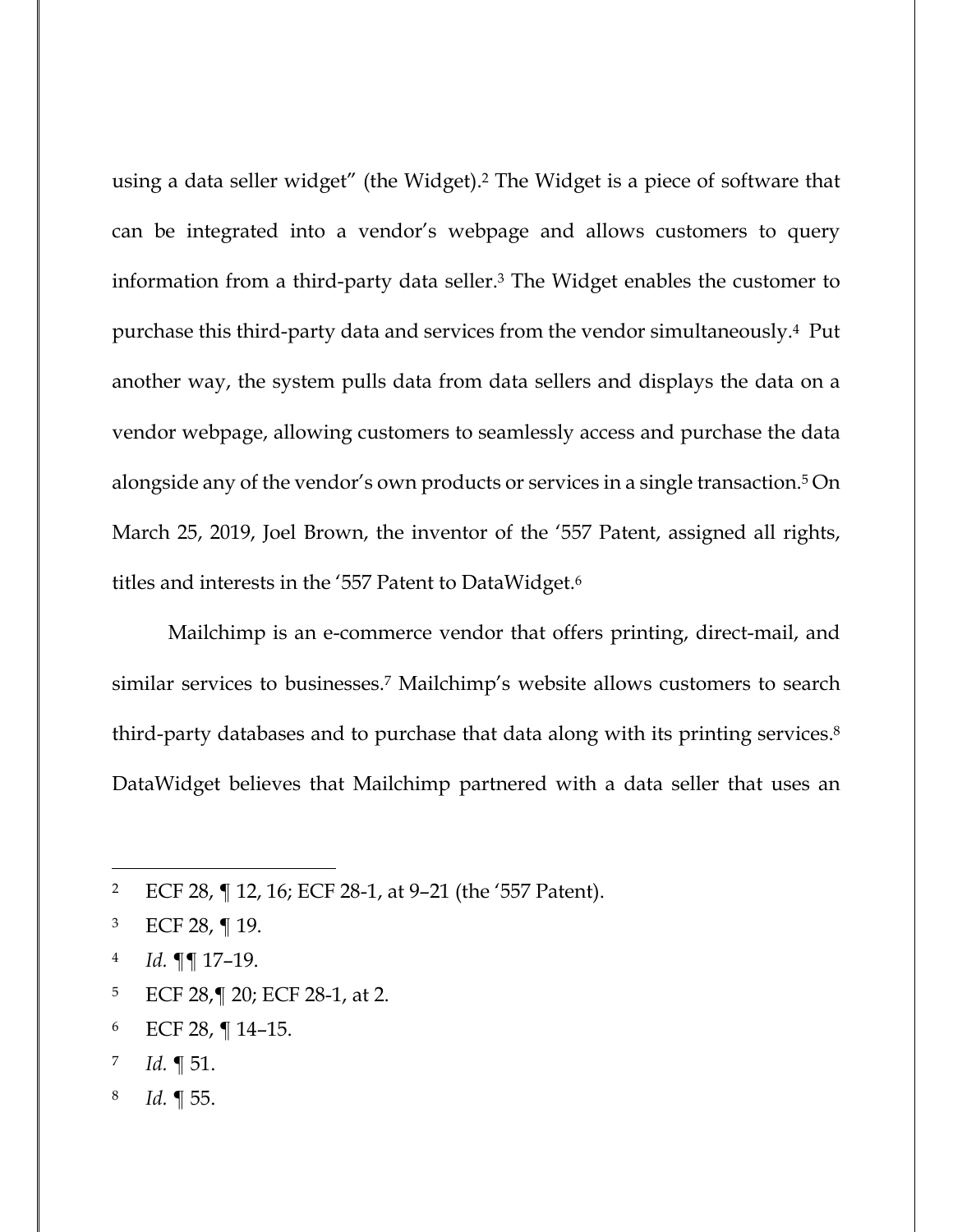infringing software and, in doing so, uses a system that infringes upon the '557 Patent.9 In October 2019, DataWidget contacted Mailchimp to inquire how it integrated data from data sellers into its webpage.10 Mailchimp did not respond.11

DataWidget filed suit against Mailchimp on July 16, 2020, alleging direct infringement of the '557 Patent.12 Mailchimp moved to dismiss DataWidget's initial complaint for lack of standing and failure to state a claim.13 The Court granted Mailchimp's motion, finding that DataWidget failed to allege that it was assigned all rights to the patent and, therefore, lacked standing.14 The Court did not address the legal sufficiency of the allegations at that time.

On May 14, 2021, DataWidget filed its First Amended Complaint, which alleges that DataWidget was assigned and has complete ownership of the '557 Patent.15 Mailchimp once again moved to dismiss, arguing solely that the First

- 11 *Id.* ¶ 59.
- 12 ECF 1.
- 13 ECF 20.
- 14 ECF 27.
- 15 ECF 28, ¶¶ 12–15.

<sup>9</sup> *Id.* ¶¶ 52–56.

<sup>10</sup> *Id.* ¶¶ 57–58.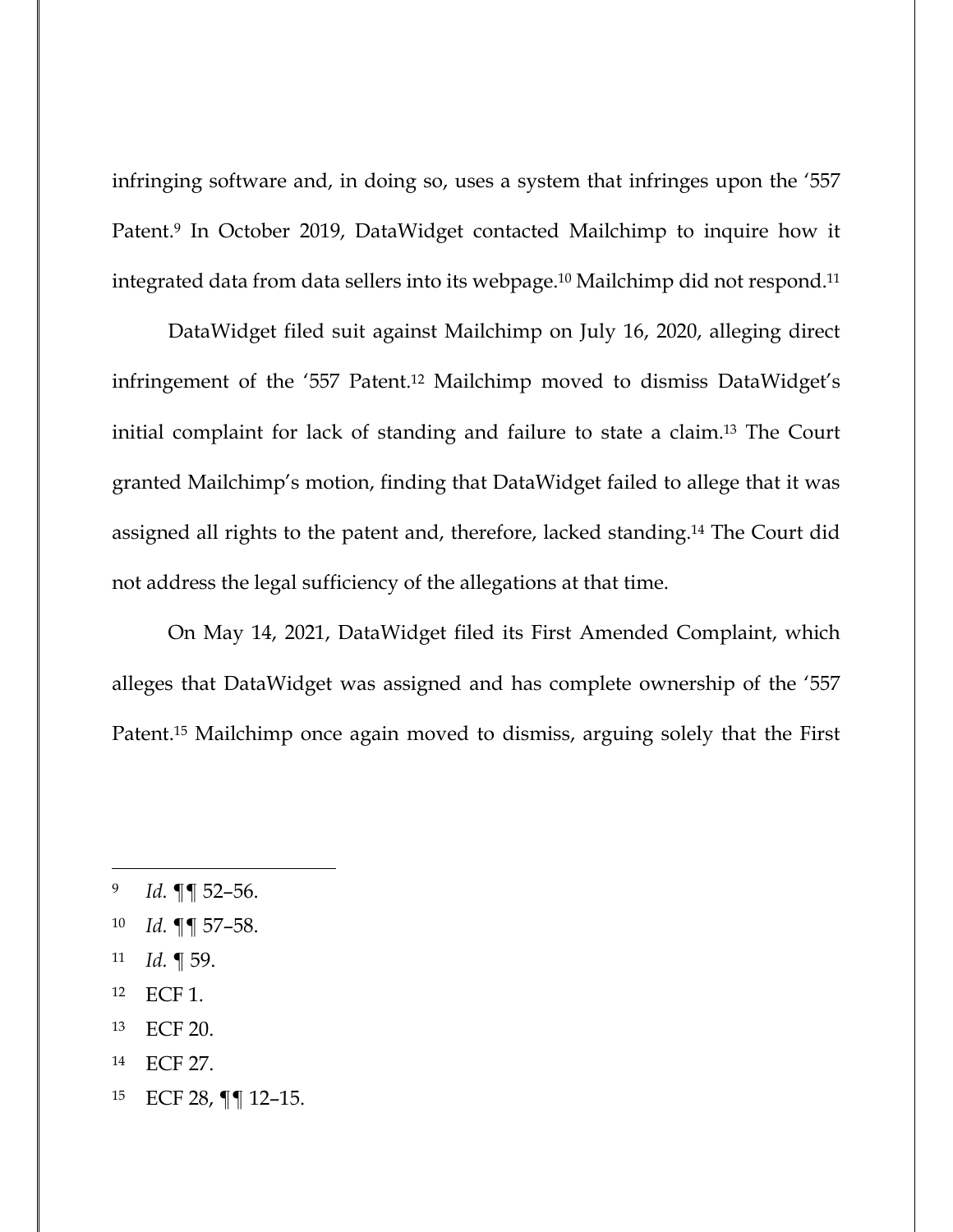Amended Complaint fails to state a claim upon which relief can be granted.16 DataWidget responded to Mailchimp's motion,<sup>17</sup> and Mailchimp filed a reply.<sup>18</sup>

After the parties fully briefed the motion to dismiss, DataWidget moved to stay the case pending the outcome of an appeal in another case involving the '557 Patent.19 In that case, the United States District Court for the District of Arizona found, as a matter of law, that the '557 Patent is invalid.20 DataWidget appealed this decision to the Federal Circuit and argues that the present case should be stayed while the Federal Circuit determines the patent's validity.21 Mailchimp opposes DataWidget's motion to stay.22 Because the Court finds that DataWidget has failed to state a claim in any event, it denies the motion to stay as moot.

#### **II. LEGAL STANDARD**

Federal Rule of Civil Procedure 8(a)(2) requires a pleading to contain a "short and plain statement of the claim showing that the pleader is entitled to

- 19 ECF 33.
- 20 *Id.* at 2.
- 21 ECF 36, at 1–2.
- 22 ECF 34.

<sup>16</sup> ECF 29.

<sup>17</sup> ECF 31.

<sup>18</sup> ECF 32.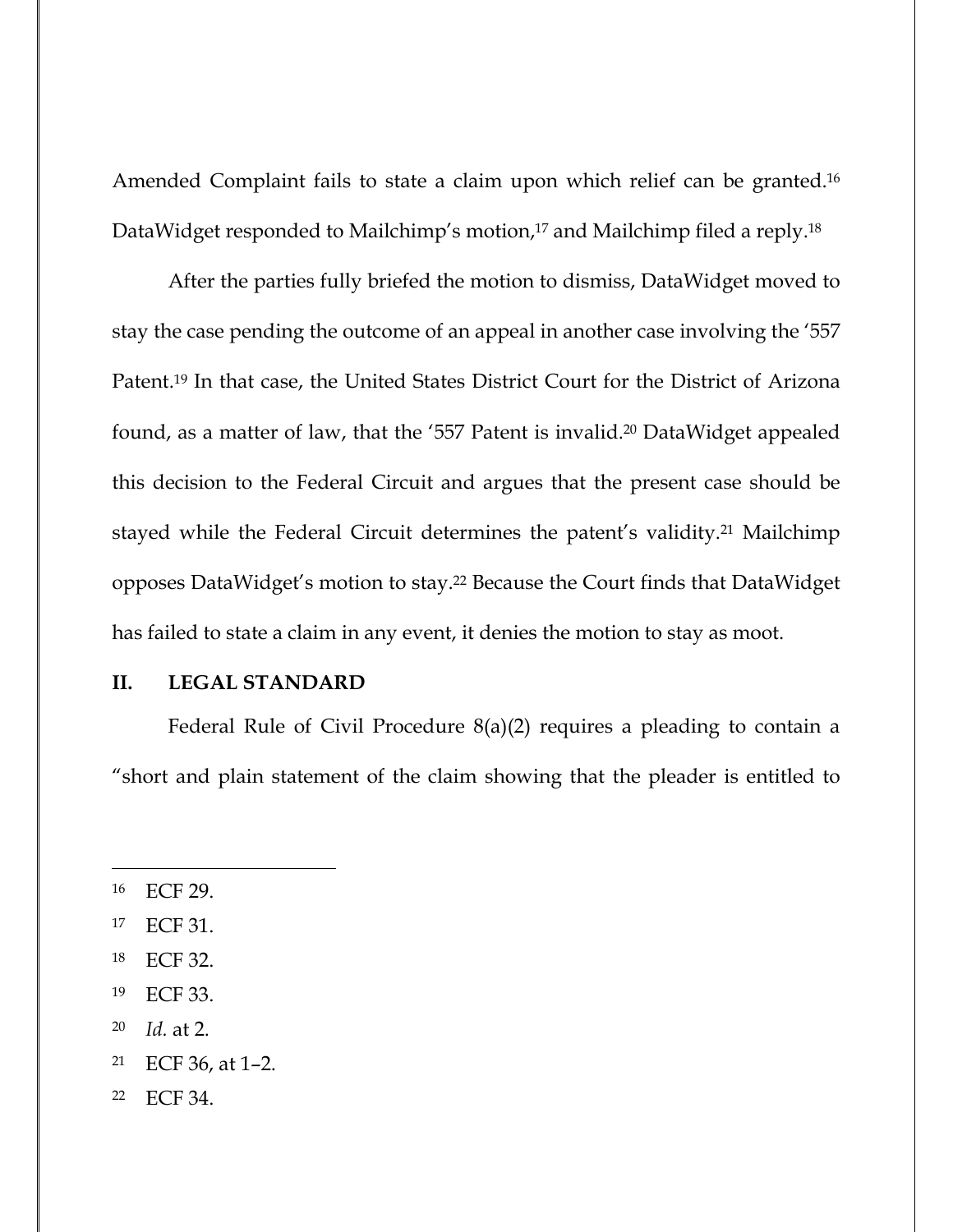relief." While this standard does not require "detailed factual allegations," the Supreme Court has held that "labels and conclusions" or "a formulaic recitation of the elements of a cause of action will not do." *Ashcroft v. Iqbal*, 556 U.S. 662, 678 (2009) (quoting *Bell Atl. Corp. v. Twombly*, 550 U.S. 544, 555 (2007)).

To withstand a motion to dismiss for failure to state a claim under Federal Rule of Civil Procedure 12(b)(6), "a complaint must now contain sufficient factual matter, accepted as true, to 'state a claim to relief that is plausible on its face.'" *Am. Dental Ass'n v. Cigna Corp.,* 605 F.3d 1283, 1289 (11th Cir. 2010) (quoting *Twombly*, 550 U.S. at 570). "[C]onclusory allegations, unwarranted deductions of facts[,] or legal conclusions masquerading as facts will not prevent dismissal." *Oxford Asset Mgmt. v. Jaharis*, 297 F.3d 1182, 1187–88 (11th Cir. 2002). A complaint is plausible on its face when a plaintiff pleads facts sufficient for the court to draw the reasonable inference that the defendant is liable for the conduct alleged. *Am. Dental Ass'n,* 605 F.3d at 1289 (citing *Twombly*, 550 U.S. at 556). "The plausibility standard is not akin to a 'probability requirement,' but it asks for more than a sheer possibility that a defendant has acted unlawfully." *Iqbal*, 556 U.S. at 678.

At the motion to dismiss stage, "all well-pleaded facts are accepted as true, and the reasonable inferences therefrom are construed in the light most favorable to the plaintiff." *FindWhat Inv'r Grp. v. FindWhat.com*, 658 F.3d 1282, 1296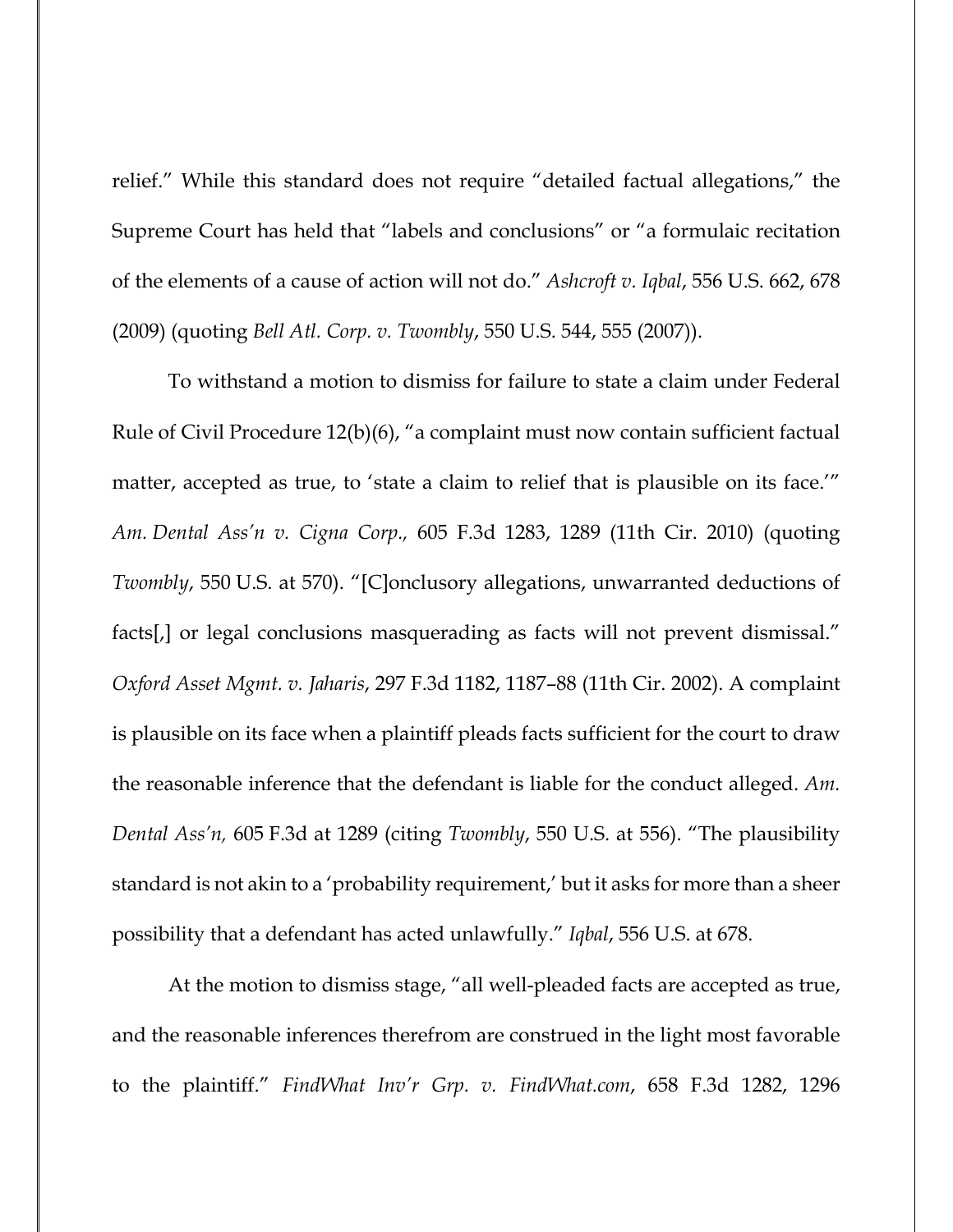(11th Cir. 2011) (quoting *Garfield v. NDC Health Corp.*, 466 F.3d 1255, 1261 (11th Cir. 2006)). This principle, however, does not apply to legal conclusions. *Iqbal*, 556 U.S. at 678.

#### **III. DISCUSSION**

Mailchimp argues that the First Amended Complaint should be dismissed because DataWidget has admitted, repeatedly, that it lacks knowledge of how Mailchimp's platform works, making any claims that the platform infringes on the '557 Patent implausible,<sup>23</sup> and because the allegations are conclusory, speculative, and fail to place Mailchimp on notice of what conduct infringes on the '557 Patent.24 DataWidget responds that Mailchimp has been given fair notice of its infringing conduct because the technology at issue "is not so complex" so as to require detailed factual allegations.25 DataWidget has also requested leave to amend should the Court find that the First Amended Complaint is deficient.26

- 24 *Id.* at 10–15.
- 25 ECF 31, at 1, 9–14.
- 26 *Id.* at 14–17.

<sup>23</sup> ECF 29-1, at 6–9.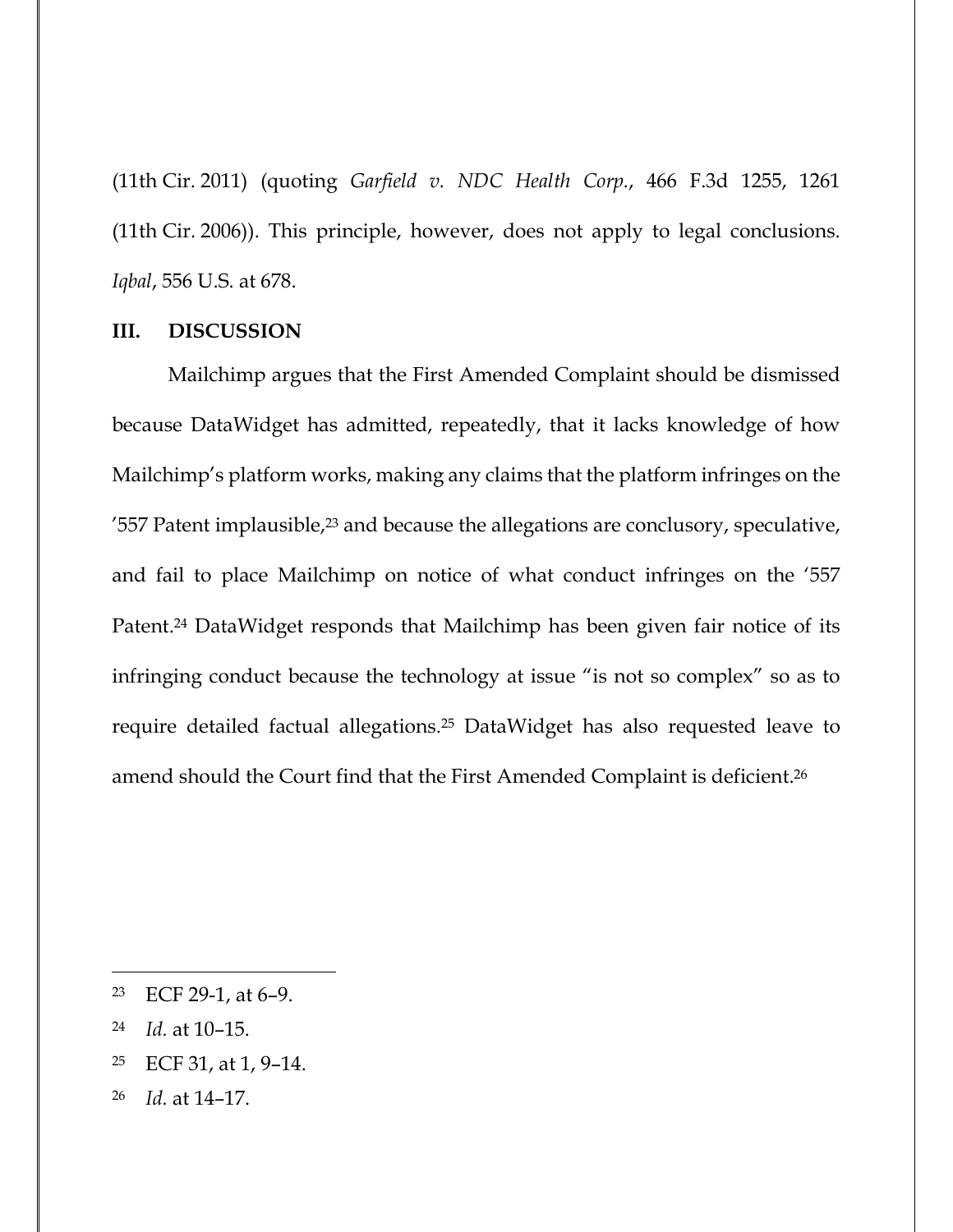### **A. Mailchimp's Motion to Dismiss**

The Court agrees with Mailchimp that the First Amended Complaint fails to state a plausible claim for patent infringement. DataWidget bases its claim on a series of assumptions, the primary assumption being DataWidget's belief that a non-party software developer, Compact Information Systems, Inc. (Compact), created a software that performs the same functions as the Widget.27 DataWidget believes that data sellers, or "plugin providers," license or buy this software from Compact,<sup>28</sup> and then allow vendors to use the software to give customers access to their databases.29 Because Mailchimp's customers can purchase data along with Mailchimp's printing services,<sup>30</sup> DataWidget reasons, it *must* have partnered with a data seller, though it doesn't specify which one, to integrate an infringing software into its website.<sup>31</sup> DataWidget essentially alleges that Mailchimp infringes on the '557 Patent because its website functions in a way that could be accomplished through use of the Widget.

- 28 *Id.* ¶¶ 40, 44.
- 29 *Id.* ¶¶ 45–50.
- 30 *Id.* ¶¶ 51, 55.
- 31 *Id.* ¶¶ 52–53.

<sup>27</sup> ECF 28, ¶¶ 39–44.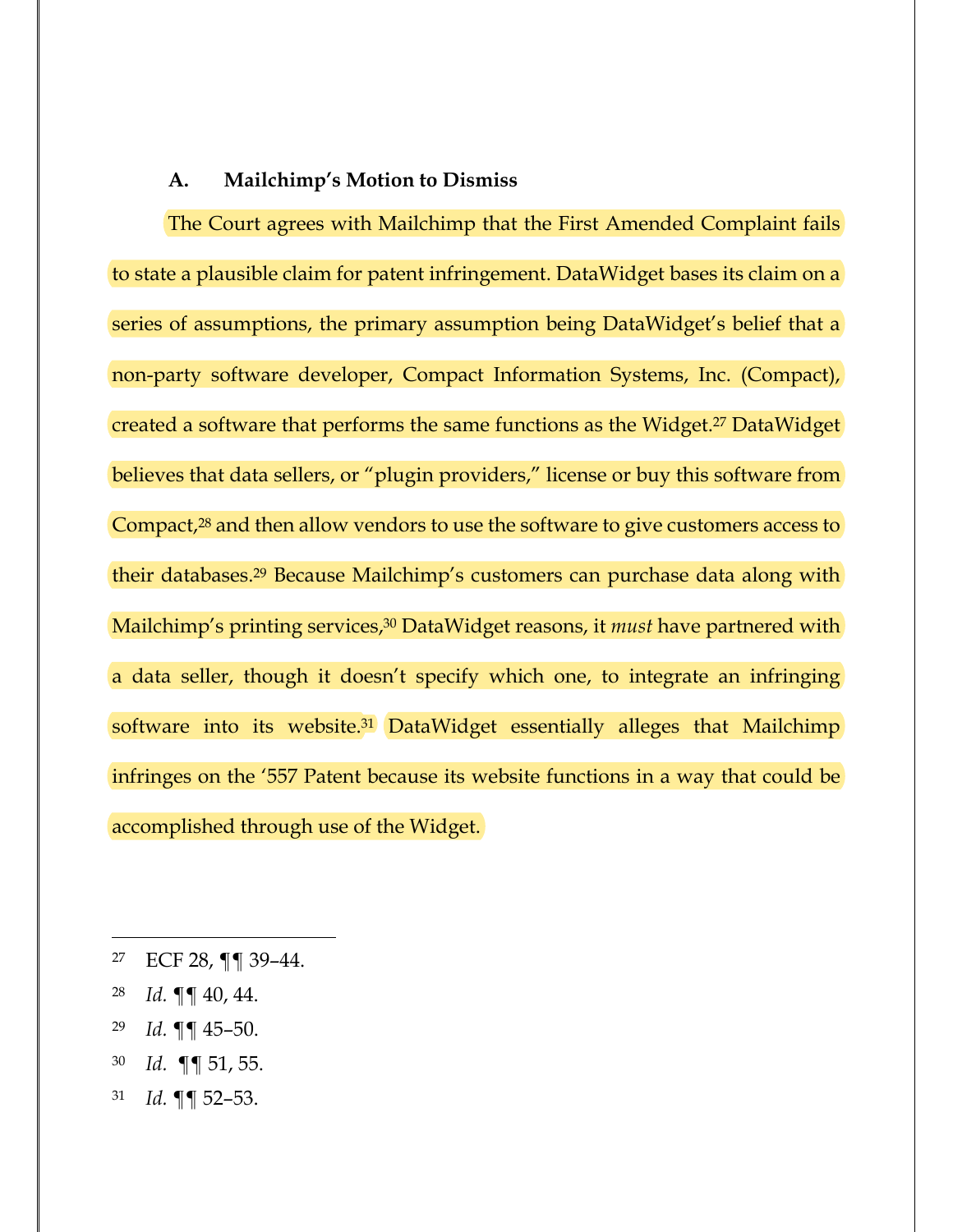According to DataWidget, its allegations are sufficient because they place Mailchimp on notice of the claims against it. DataWidget argues that it need only allege "(1) ownership of the patent, (2) the infringer's name, (3) a citation to the infringed patent, (4) the infringing activity, and (5) citations to federal patent law."32 *Spanakos v. Aronson*, No. 17-80965-CV, 2018 WL 2392011, at \*3 (S.D. Fla. Apr. 3, 2018) (citing *In re Bill of Lading Transmission*, 681 F.3d 1323, 1335-36 (Fed. Cir. 2012)). These elements are consistent with a form complaint, known as Form 18, which provided an example for patent infringement claims. *Hi-Tech Pharms., Inc. v. Hodges Consulting, Inc.*, 230 F. Supp. 3d 1323, 1335 (N.D. Ga. 2016). Indeed, under Form 18, "little more than a conclusory statement alleging that the defendant infringed on the claimant's patent," was sufficient to satisfy Rule 8. *Id.* (quotation marks omitted) (quoting *Graphic Packaging, Int'l., Inc. v. C.W. Zumbiel Co.*, 1:10–CV–3008–AT, 2011 WL 5829674, at \*4 (N.D. Ga. Aug. 1, 2011)).

Form 18, however, along with Rule 84 of the Federal Rules of Civil Procedure allowing it, were abrogated by the Supreme Court in 2015. *Hi-Tech Pharms., Inc.,* 230 F. Supp. 3d at 1335. *See also* Fed. R. Civ. P. 84 (abrogated effective Dec. 1, 2015). "Since then, nearly all courts have found that the *Twombly/Iqbal*

<sup>32</sup> ECF 31, at 11.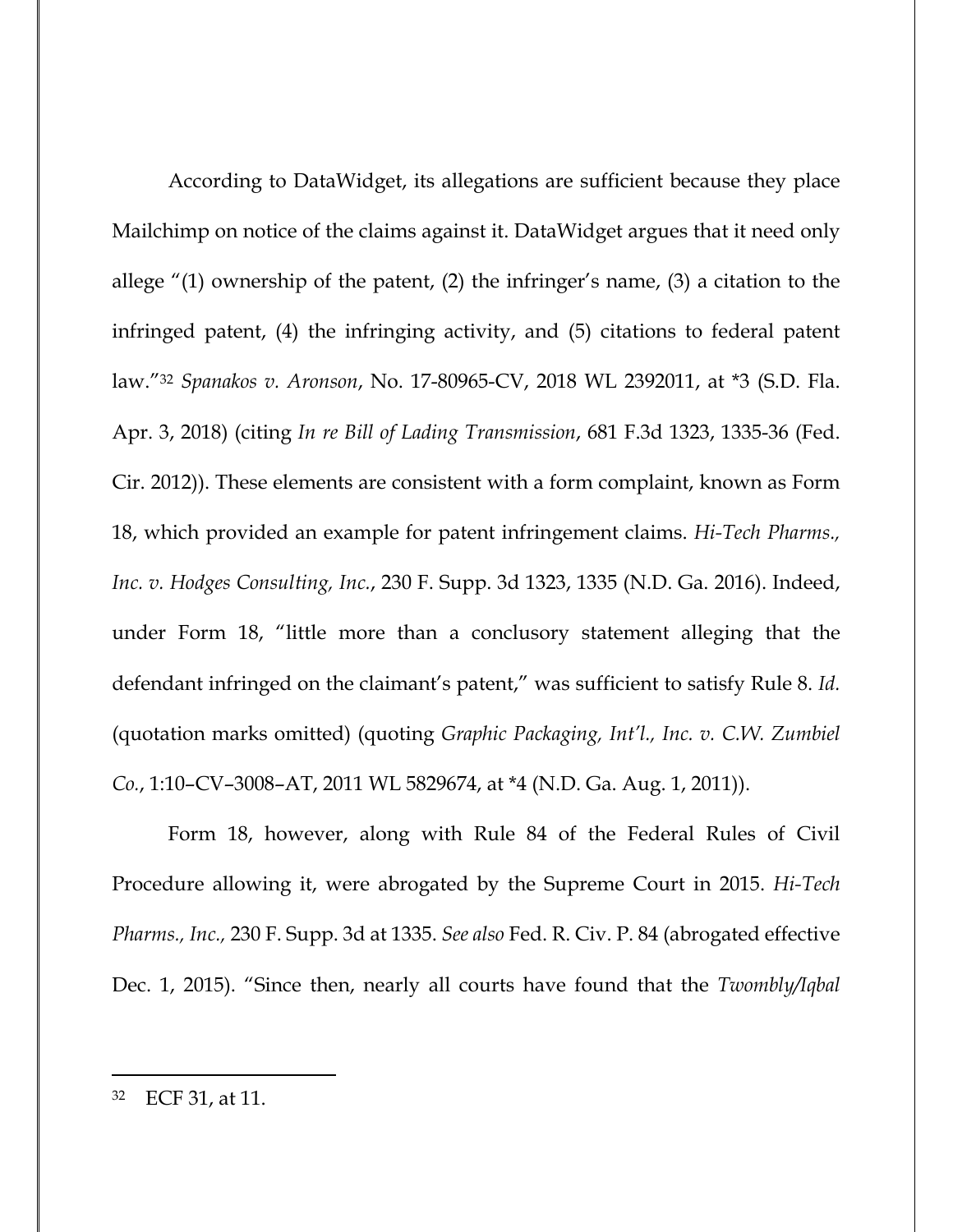pleading standard applies to direct patent infringement claims." *Healthier Choices Mgmt. Corp. v. Philip Morris USA, Inc.*, No. 1:20-CV-4816-TCB, 2021 WL 3121487, at \*3 (N.D. Ga. July 23, 2021) (collecting cases). Accordingly, though a plaintiff need not plead facts showing that every claim limitation of the patent is met, it must "do more than assert that the product infringes the claim; it must show *how* the defendant plausibly infringes by alleging some facts connecting the allegedly infringing product to the claim elements." *Bos. Sci. Corp. v. Nevro Corp.*, 415 F. Supp. 3d 482, 489 (D. Del. 2019) (emphasis in original).

DataWidget fails to allege any facts connecting Mailchimp's actions to the claim elements of the '557 Patent. DataWidget alleges that Mailchimp's website allows customers to access third-party seller data,<sup>33</sup> but only speculates as to how Mailchimp accomplishes this.<sup>34</sup> This is fatal to DataWidget's claims. The means by which customers access third-party data is the heart of the '557 Patent, and DataWidget cannot allege infringement without factual allegations showing how Mailchimp gives its customers this access. The sheer possibility that Mailchimp uses a software that functions the same way as the Widget is insufficient to state a claim for patent infringement.

<sup>33</sup> ECF 28, ¶ 55.

<sup>34</sup> *Id.* ¶ 54.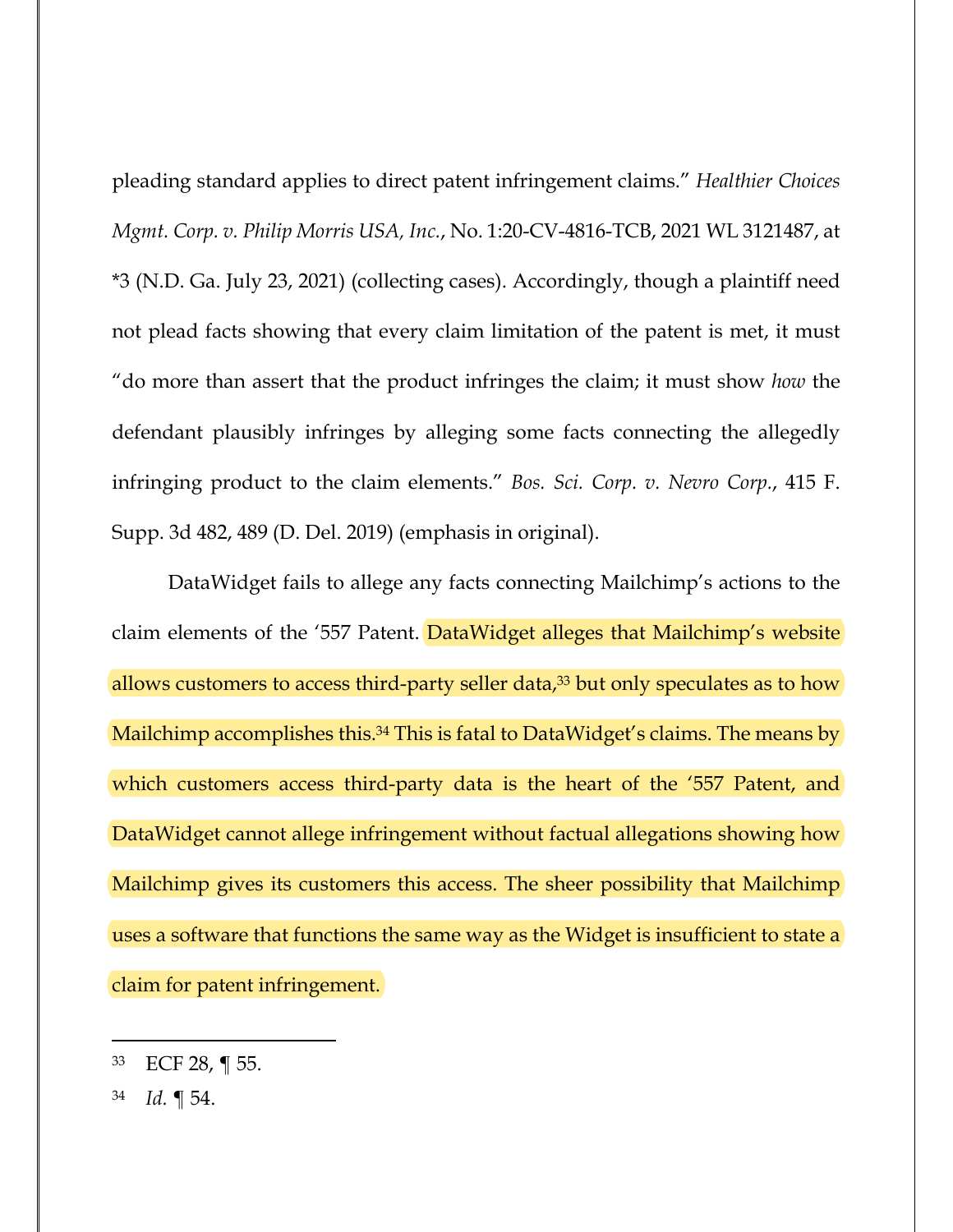The Court recognizes that DataWidget can do little more than speculate when it has no insight into Mailchimp's operations, and that it is difficult to gain such insight without the access afforded by civil discovery. But allowing this case to proceed based on assumptions would impermissibly lower the pleading standard such that any patent holder can pursue claims, and force a defendant to incur the time and costs of litigation, simply because another product resembles its own. To make it past the pleadings stage, a plaintiff must "allege sufficient facts 'to raise a reasonable expectation that discovery will reveal evidence' that *supports* the plaintiff's claim." *Hi-Tech Pharms.,* 230 F. Supp. 3d at 1323 (emphasis added) (quoting *Twombly*, 550 U.S. at 556). This does not mean that DataWidget is entitled to discovery to determine whether it has a claim in the first place.

#### **B. Leave to Amend**

In its response, DataWidget requests that the Court grant it leave to amend to cure any deficiencies in the First Amended Complaint.35 DataWidget's request is improper. "[W]here a request for leave to file an amended complaint simply is imbedded within an opposition memorandum, the issue has not been raised properly." *Newton v. Duke Energy Fla., LLC*, 895 F.3d 1270, 1277 (11th Cir. 2018)

<sup>35</sup> ECF 31, at 14–15.